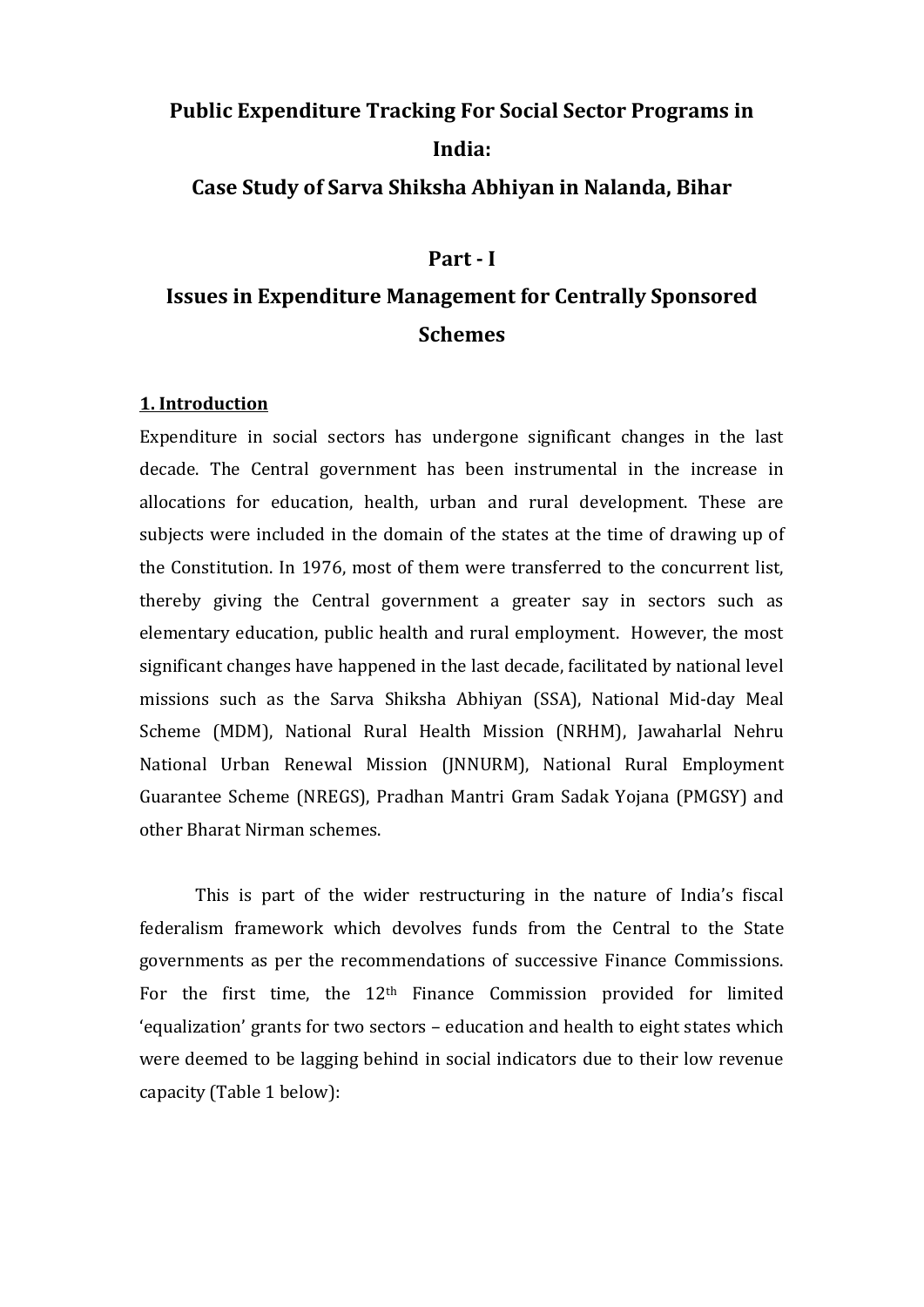| <b>State</b>        | 2005-06 | 2006-07 | 2007-08 | 2008-09 | 2009-10 | 2005-10  |
|---------------------|---------|---------|---------|---------|---------|----------|
| Assam               | 183.20  | 200.60  | 219.66  | 240.53  | 263.38  | 1107.37  |
| Bihar               | 443.99  | 486.17  | 532.36  | 582.93  | 638.31  | 2683.76  |
| <b>Iharkhand</b>    | 107.82  | 118.06  | 129.28  | 141.56  | 155.01  | 651.73   |
| Madhya Pradesh      | 76.03   | 83.25   | 91.16   | 99.82   | 109.30  | 459.56   |
| <b>Orissa</b>       | 53.49   | 58.57   | 64.13   | 70.22   | 76.89   | 323.30   |
| Rajasthan           | 20.00   | 20.00   | 20.00   | 20.00   | 20.00   | 100.00   |
| Uttar Pradesh       | 736.87  | 806.87  | 883.52  | 967.45  | 1059.36 | 4454.07  |
| West Bengal         | 64.83   | 70.99   | 77.73   | 85.11   | 93.20   | 391.86   |
| <b>Total States</b> | 1686.23 | 1844.51 | 2017.84 | 2207.62 | 2415.45 | 10171.65 |

**Table 1: Grants-in-Aid for Education Sector**

Source: 12th Finance Commission Report, 2005

In terms of the absolute amount of the transfers, nearly 70 percent went to two states – Bihar and Uttar Pradesh. These grants are transferred from the Central pool of resources to the State exchequer and therefore are accounted for in the State budget.

There are two basic categories of transfers from the Centre to the States in the Indian federal setup – tax devolution and grants. The quantum of grants going from the Centre to the States as a percentage of GDP surpassed tax devolution for the first time in 2005-06 (see Figure 1 below):



Source: Incidence of Central Expenditure at the State Level, NIPFP Report, 2009

The trajectory of the amount of grants transferred from the Centre to the States (third line from the top) shows a sharp upward slope from exactly the turn of the century. Grants from the Centre to the States are provided in different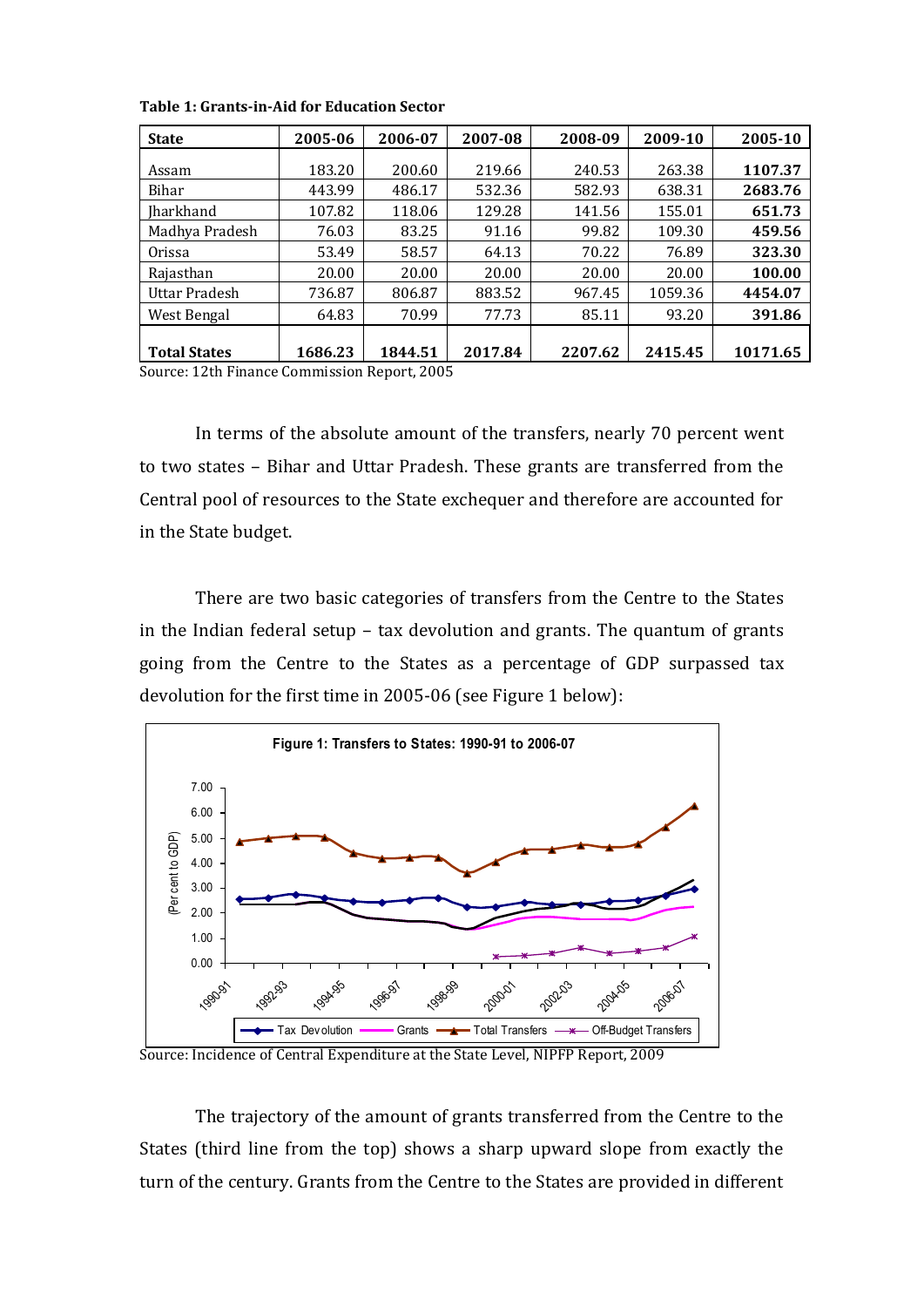forms: (i) Non-plan grants; (ii) grants for State Plan schemes; (iii) grants for Central Plan schemes; (iv) grants for Centrally Sponsored Plan schemes; and (v) grants for Special Plan schemes.

Non-plan grants are provided as per the Gadgil formula, while other categories are more or less discretionary depending on the negotiations between the Planning Commission, concerned ministries and the States. Over the last decade, the Centrally Sponsored Schemes (CSS) have constituted the largest source of increase in grants. The CSS transfers made up 1.40 percent of GDP during the Tenth Plan (2002-2007). This will increase to 2.35 percent during the Eleventh Plan (2007-2012), a rise of nearly 70 percent.

One very important point to note is that CSS schemes can go either through the State budget or "off-budget" directly to implementing agencies at the district level and below – including gram panchayats. From 2000-01, off-budget transfers have increased from less than 0.1 to just over 1 percent in 2006-07 – a 10 fold increase within a decade. At present, off-budget transfers are nearly Rs.50,000 crore – a figure that is expected to increase significantly in the coming years. Figure 1 depicts this clearly by disaggregating the budgetary and offbudget grants from 2001-02 onwards.

The 'off-budget transfers' are made up of the so-called "Flagship Programs" in social sector and rural development schemes. These include SSA, NRHM, NREGA, PMGSY, TSC, AWRSP, BRGF etc. The State government provides a share of the funds (State share) except in the case where the scheme is 100 percent CSS (National AIDS Control Program (NACP) for example).

These schemes are implemented by district-level bodies or panchayats. Funds are transferred to the respective bank accounts, and are withdrawn with the concurrence of the signing authorities. To increase accountability, the design of the scheme sometimes incorporates two signing authorities. In SSA for example, both the headmaster and the Village Education Committee or School Management Committee Secretary are authorized signatories. As per the rules of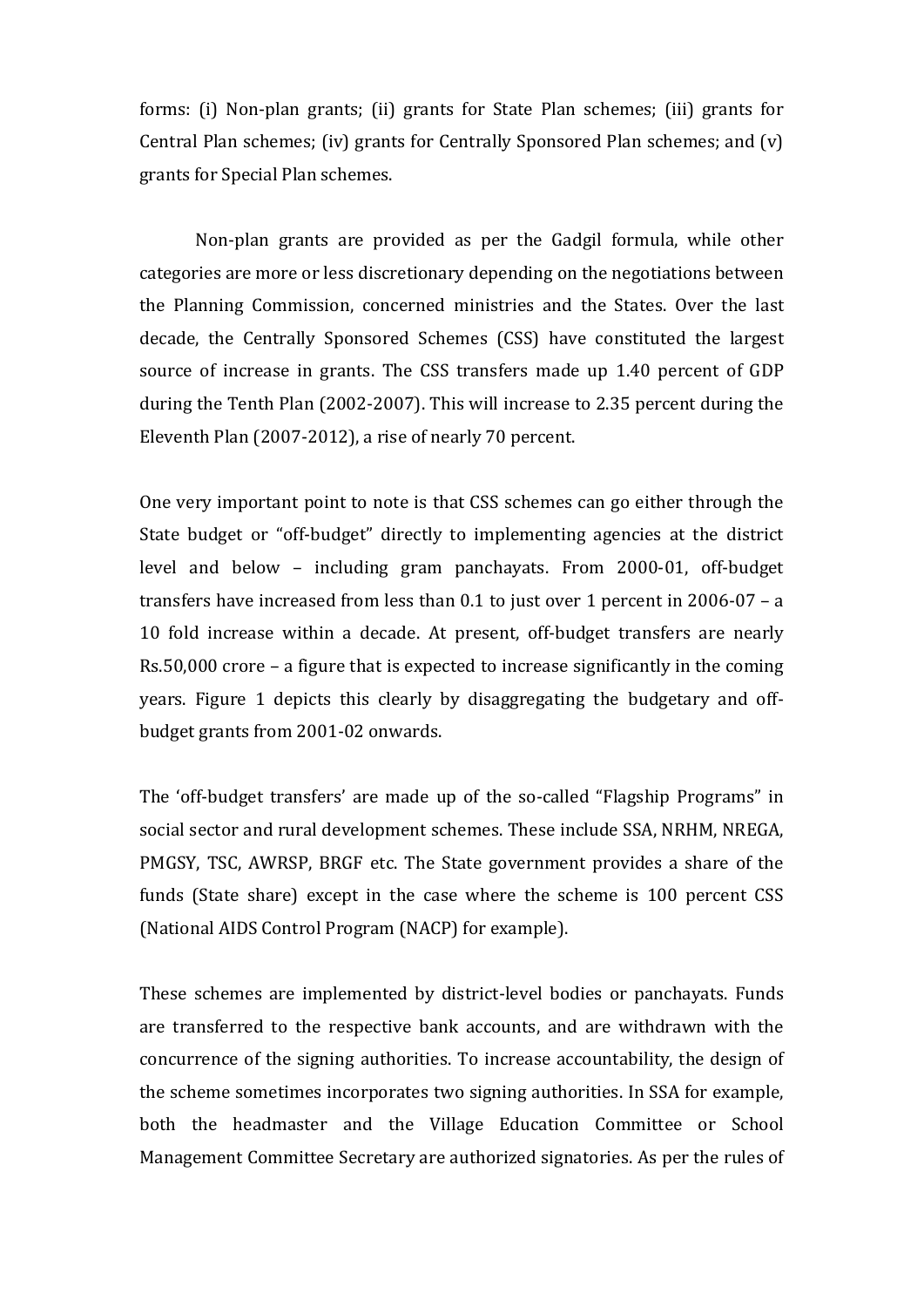membership of the community-level body, the elected head of the panchayat may also be one of the signatories.

#### **2. Challenges in Management of Budget and Off-Budget Expenditure**

Tracking expenditure through budget documents requires an understanding of the expenditure responsibilities within and across Central and State governments. Although budget codes have been harmonized from 1987 onwards, the budget making and documentation has not kept pace with the changes over the last two decades. This is especially true of transfers from higher to lower tiers of government – from Centre to States to Local Bodies/Implementing agencies after the 73rd and 74th Amendment to the Constitution.

Budget documents of the Central government are posted on a dedicated website. However, the detailed demand for grants provides the Revised Estimates (RE) and Budget Estimates (BE). The final accounted expenditure is available from a separate document called the Finance Accounts, which is not available online.

Budget documents of the State governments do provide actual expenditure with a lag of two years. The budget for the year 2009-10 will have actual expenditure for 2007-08, BE and RE for 2008-09 and BE for the current year, that is, 2009-10. There is no standardization of the presentation of the budget document across states, and rarely are they publicly available online.

For social sectors such as education, there may be multiple departments delivering the service. For example, in Madhya Pradesh and Chattisgarh, schools in tribal-dominated blocks are under the Tribal Welfare Department. In some states, SC/ST Welfare department may also run schools for deprived sections of the population. Therefore, the total expenditure for education is generally higher than the expenditure incurred by the Department of Education.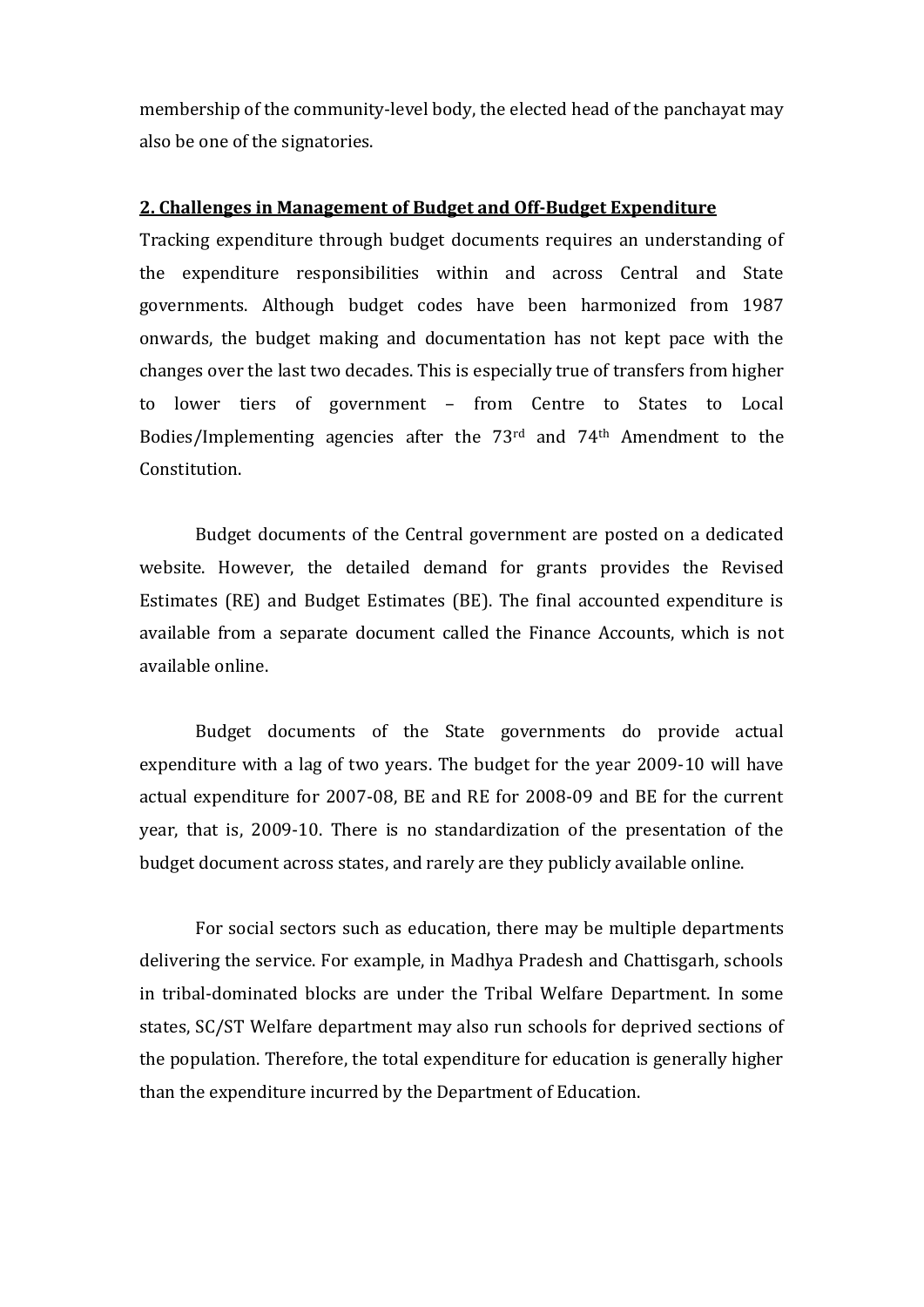Similar problems arise in the case of service delivery facilities – in health for example, some states may book the expenditure on building a new primary health centre in Public Works Department demand for grants, others in Public Health Engineering under the Department of Health.

Significant portion of grants coming from the Centre pass through the State budget but the final destination is the panchayat. The State budget documents mention the quantum of block grants to panchayats made by various departments, but often not the purpose it is meant for. Since panchayats do not maintain budget documents harmonized along the lines of the System of National Accounts, it is difficult to reconcile the grants coming from the Centre and the States with panchayat records.

All 'off-budget' expenditure is routed through implementing agencies at the district level and the panchayats. Expenditure is incurred at district and block offices of the line departments (such as health, education and DRDA), and in service delivery units like schools, anganwadis, public health centres etc. Tracking the allocation and expenditure of these funds is an extremely tedious exercise due to a lack of centralized information database and lack of transparency in reporting procedures.

A new strategy has evolved over the last decade which has led to consolidation of CSS schemes and the system of monetary transfers for implementing various social sector programs. The overriding objective was to cut out delays at the State government level which was thought to affect the pace of project implementation. To track the fund flow and expenditure incurred in implementing the program, the amounts transferred from the Consolidated Government Accounting System have to be collated through 'Memorandum Accounts'. These are not under the purview of annual audit of the CAG or the State AG office.

The use of memorandum accounts have led to serious problems such as: (i) unreconciled entries between the numerous bodies to which funds are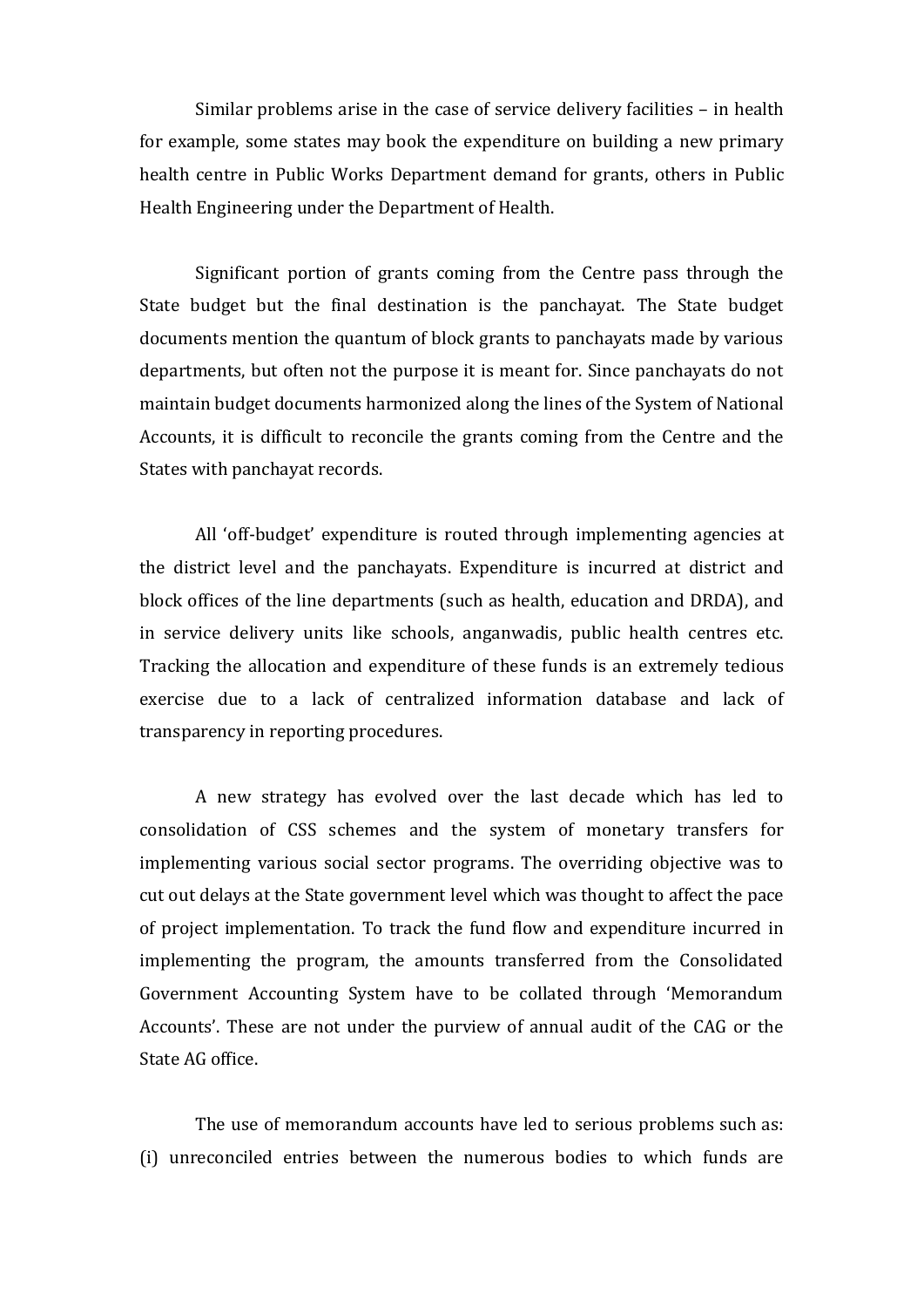transferred, especially the ones which are charged with implementing the scheme; and (ii) proliferation of bank accounts and idle balances lying in them.

Most CSS have a State component, where the State government transfers an agreed share of the particular CSS. In SSA for example, the initial State share was 25 percent until 2006-07. It will increase gradually to 50 percent by the end of the 11th Plan, that is, until 2011-12. At present, it is not possible to obtain Statewise releases under CSS from the accounting system directly, although this information is very important for monitoring progress of the scheme.

### **3. Tracking Expenditure for Centrally Sponsored Schemes – Case of SSA**

Tracking resource flows for programs such as SSA requires an understanding of the planning, allocation, release and final expenditure sequence. At every stage, there are information and execution bottlenecks that hinder the implementation of the program.

SSA funds can be categorized as "off-budget" transfers from the Central government to State Implementation Society. However, it has to be noted that the financing framework of SSA requires State governments to contribute a prescribed share, which is reflected in the State government's budget. This share was 25 percent of the AWP during the  $10<sup>th</sup>$  plan period (2002-07). The share of centre and state governments was  $65:35$  for the first two years of the  $11<sup>th</sup>$  Plan. Thereafter, each year the state share will increase by 5 percent to make it 50:50 by 2011-12. For the financial year 2009-10, the sharing formula stands at 60:40 as per the SSA implementation guidelines.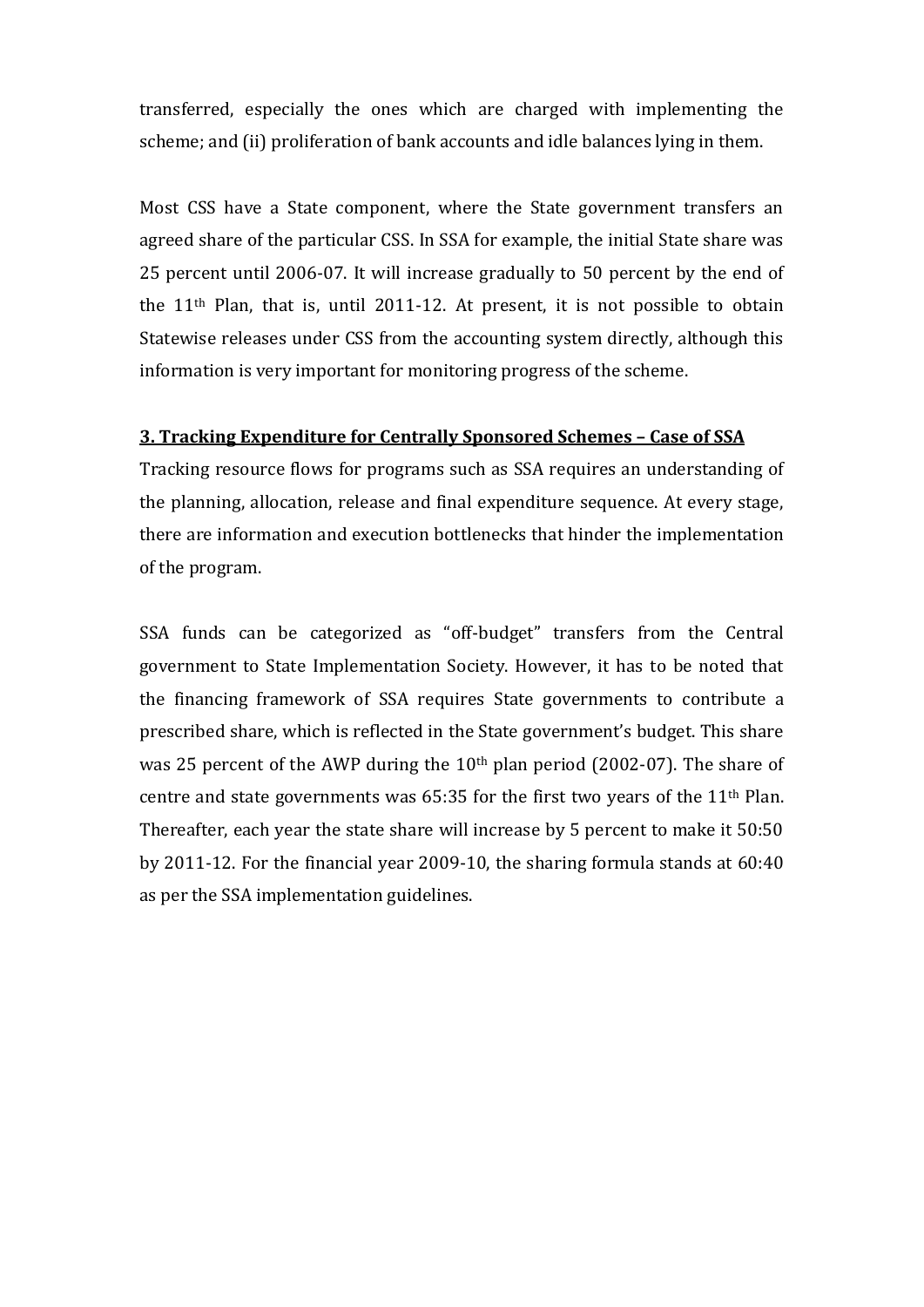A typical annual cycle looks like the following (Figure 2):





The process of implementation of SSA therefore requires that: (a) Annual Work Plans are drawn up, (b) approvals obtained from the Ministry of Human Resource Development, (c) instalments are released to implementing agencies – centre to states to districts to blocks to service delivery points, and (d) expenditures are incurred.

At every stage, however, there may be problems with the process:

- o AWPs are not submitted on time
- o Approval of plan is delayed
- o First instalment is released at the end of the first quarter
- o Expenditure happens after sanctions obtained at multiple levels
- o All approved and released funds are not spent within the year
- o The next planning process begins without clear information on actual expenditure

We analyze each of these aspects below, and their implication for resource management.

# *3.1 Annual Work Plan*

Annual Work Plans are supposed to start from the habitation level, so that the specific needs of each school can be addressed within the scope of the SSA guidelines and norms. These should ideally be assessed at the Cluster (generally a group of 10 schools), then sent to the Block and onto the District Project Office.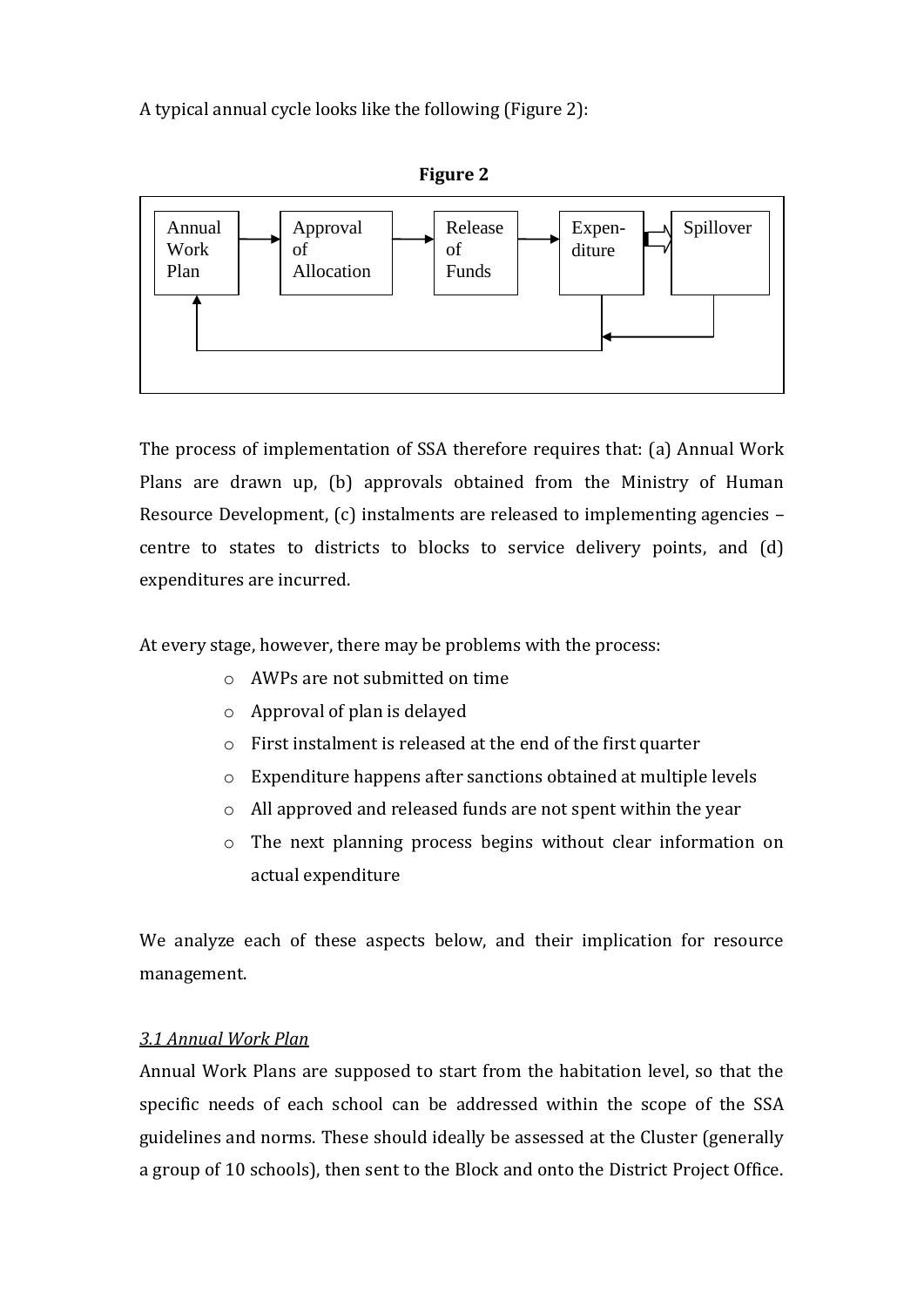District Plans are to be consolidated into one State Annual Work Plan which is then approved by the Ministry of Human Resource Development at the Centre.

In reality, however, the process is short-circuited – planning is mostly done at the District Project Office on the basis of data collected through the Management Information System (MIS). The critical issue then becomes the completeness and timeliness of the data collection. This is often not the case. One paradox of this planning process is that the funds for repair are sometimes harder to get than building an additional classroom, although the former may be more costeffective in the long term.

# *3.2 Release of Funds*

After the plan is approved by the MHRD, the first instalment of the funds is released to the State Implementation Society by the Centre. The state government also releases its share to the SSA pool available with the State Implementation Society. Information on state releases and actual expenditure is recorded as a grant-in-aid item under the Department of School Education. This can only be obtained from the budget documents of each state.

The release of the second instalment of the approved funds from the Centre is contingent upon the State government providing its share as per the formula, and expenditure of at least 50 percent of the money transferred to the implementation society by the Centre and State government combined. This provision in the SSA guidelines is supposed to ensure speedy implementation of the AWP. However, as seen from Figure 3 below, nearly two-thirds of the expenditure is incurred in the second half of the financial year.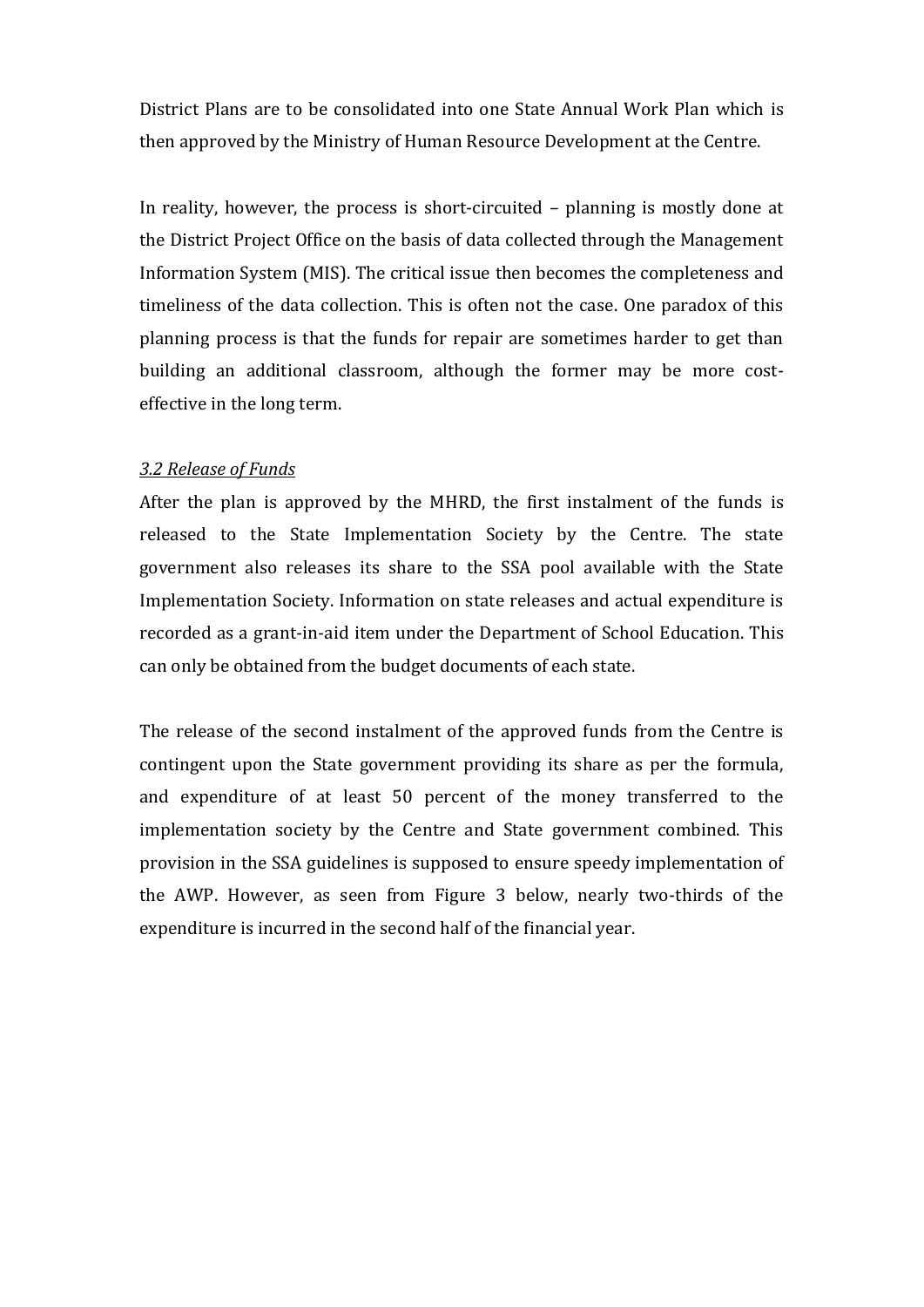

#### *3.3 Fund Flow and Expenditure*

Apart from administration and some monitoring and evaluation at the State level, most of the SSA expenditure is incurred at the district and below. Each district has a project implementation office, which merges with the line department in some states like Bihar. In other states such as Madhya Pradesh, the demarcation between the SSA Mission directorate and state education department is very clear.

There are frequent delays in the fund flow process for several reasons. First, late approval of the AWP delays the transfer of the first instalment from the Centre to the State implementing society, and consequently to the district project offices. Second, from the district, funds are transferred to blocks and then on to clusters or directly to schools. In many states, blocks receive funds in the second half of the year, thus delaying the actual transfer to the schools. Third, the school grants are paid by cheque which takes time to prepare, disburse and clear.

The complicated and tardy fund flow is directly related to spillovers that occur from one year to the next in the utilization of SSA funds. In normal government expenditure that is met through the Consolidated Fund at the Centre and the States, there is no possibility of spillovers since all allocated funds have to be disbursed and spent within the financial year. The Central and State Auditor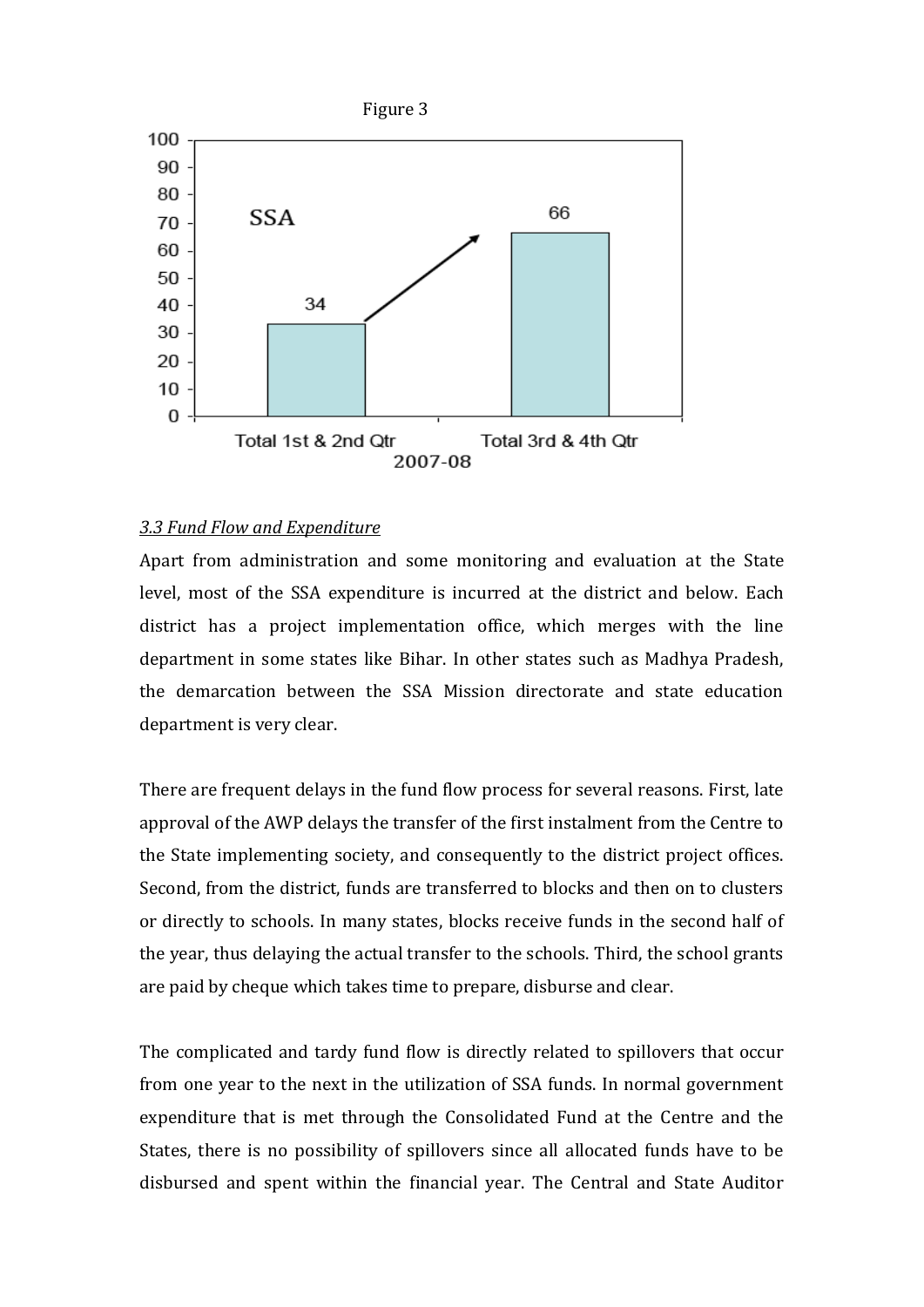General's office then audits the books of accounts, and the final Finance Accounts are prepared which is placed before the Parliament and the Assembly as the case may be. The off-budget transfers through SSA to state implementation societies are audited by private chartered accountancy firms as per the rules of the Societies Registration Act, 1868 under which they are registered. This is a curious case of tax payer's money being used for an important social objective where the organs of the state are not involved in the accounting process.

Social sector schemes such as SSA and National Rural Health Mission (NRHM) that bypass the State budget and are directly implemented by state-level societies need greater monitoring in terms of financial management than traditional centrally or state sponsored schemes implemented by line departments. The design of Centrally Sponsored Schemes such as SSA perforce loosens the accountability of public expenditure both in terms of its timeliness and its efficiency.

This anomaly has to be set right immediately. As we have shown in Figure 1 above, the quantum of resources going outside the budget is already over 1 percent of GDP and will continue to increase in the near future. Transparency and accountability need to be enhanced substantially if the tax payer is to be convinced that the social sector programs are not only doing the right things, but also doing the things right.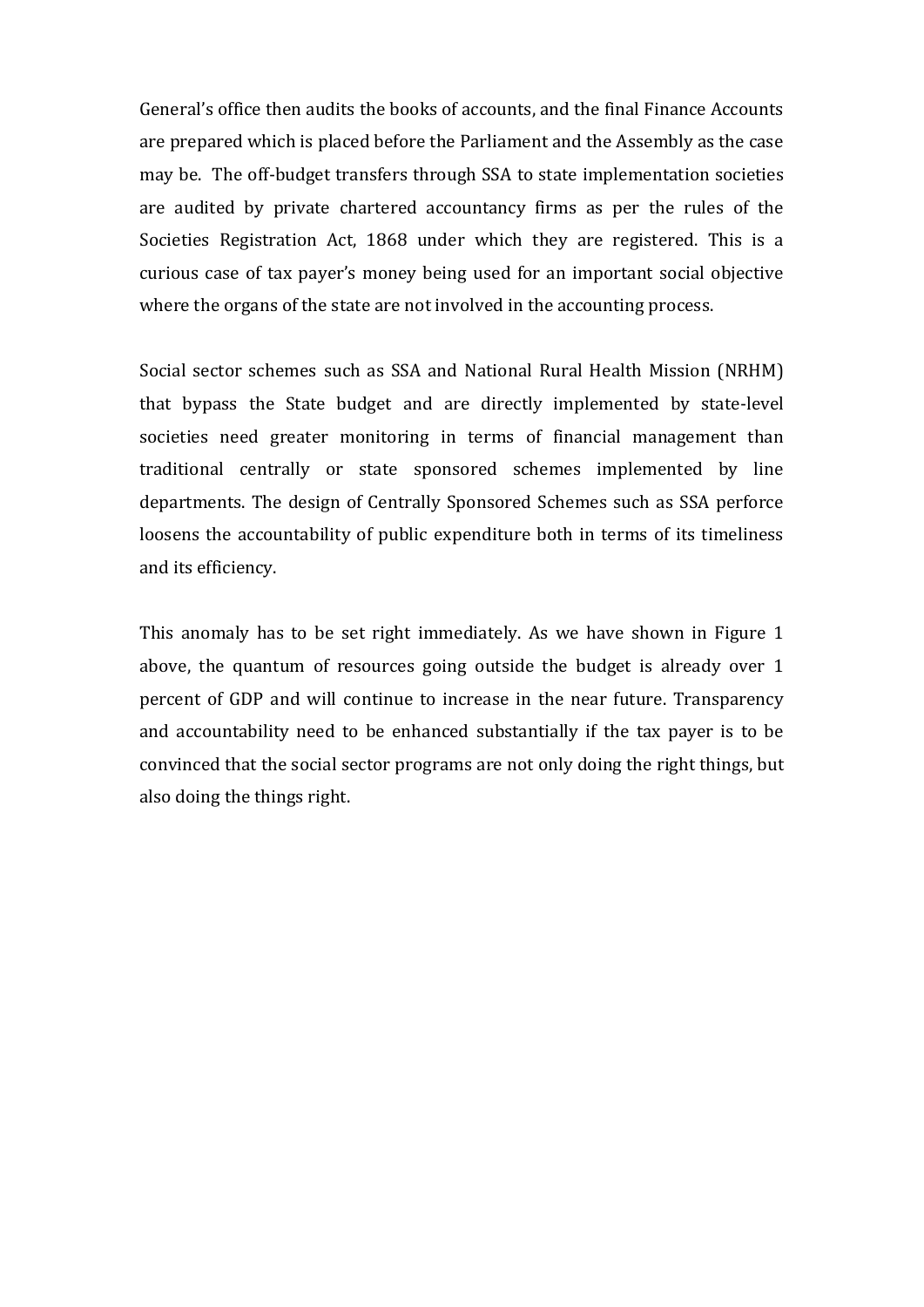# **Part II**

# **Tracking Expenditure of School Grants in Nalanda district, Bihar**

The objective of the Nalanda field survey were: (i) to gather basic information on school facilities and teachers; (ii) information on grants received and spent by the schools as per the norms of the Sarva Shiksha Abhiyan (SSA); and (iii) opinion of the headmasters and senior teachers about the actual needs of the school on the basis of a hypothetical 'one-lakh rupee grant' question. The administered tool is attached as Appendix I.

The survey was carried out in 100 government primary and upper primary schools spread across Nalanda district. Out of these, 50 schools (core sample) were chosen from the school list using the probability proportional to size (PPS) method. The remaining 50 schools are the schools nearest to the schools in the core sample (neighbourhood sample). The survey was in the field for two and a half days, including one day of training and piloting of the tool. A team of 30 investigators, five supervisors and two PAISA project staff was constituted for this purpose. The data collection was completed on 26<sup>th</sup> March, 2009, just before the end of the financial year. The survey, therefore, gave a fairly good idea of the fund flow and expenditure over the last financial year, i.e., 2008-09.

# **4. Basic School Information:**

Nalanda district has a long history of education, being the site of the oldest university in the world. In terms of modern education as well, the oldest school in our sample was established in 1912, and over 20 percent before 1950. A significant proportion of existing schools were established in the two decades after independence. Building of new schools declined thereafter, only 8 percent being established between 1980 and 2000.

There is some evidence of increase in the number of new schools in Nalanda during the period of the SSA. Figure 1 shows that nearly 5 percent of the surveyed schools were built in the last decade. This also means that the stock of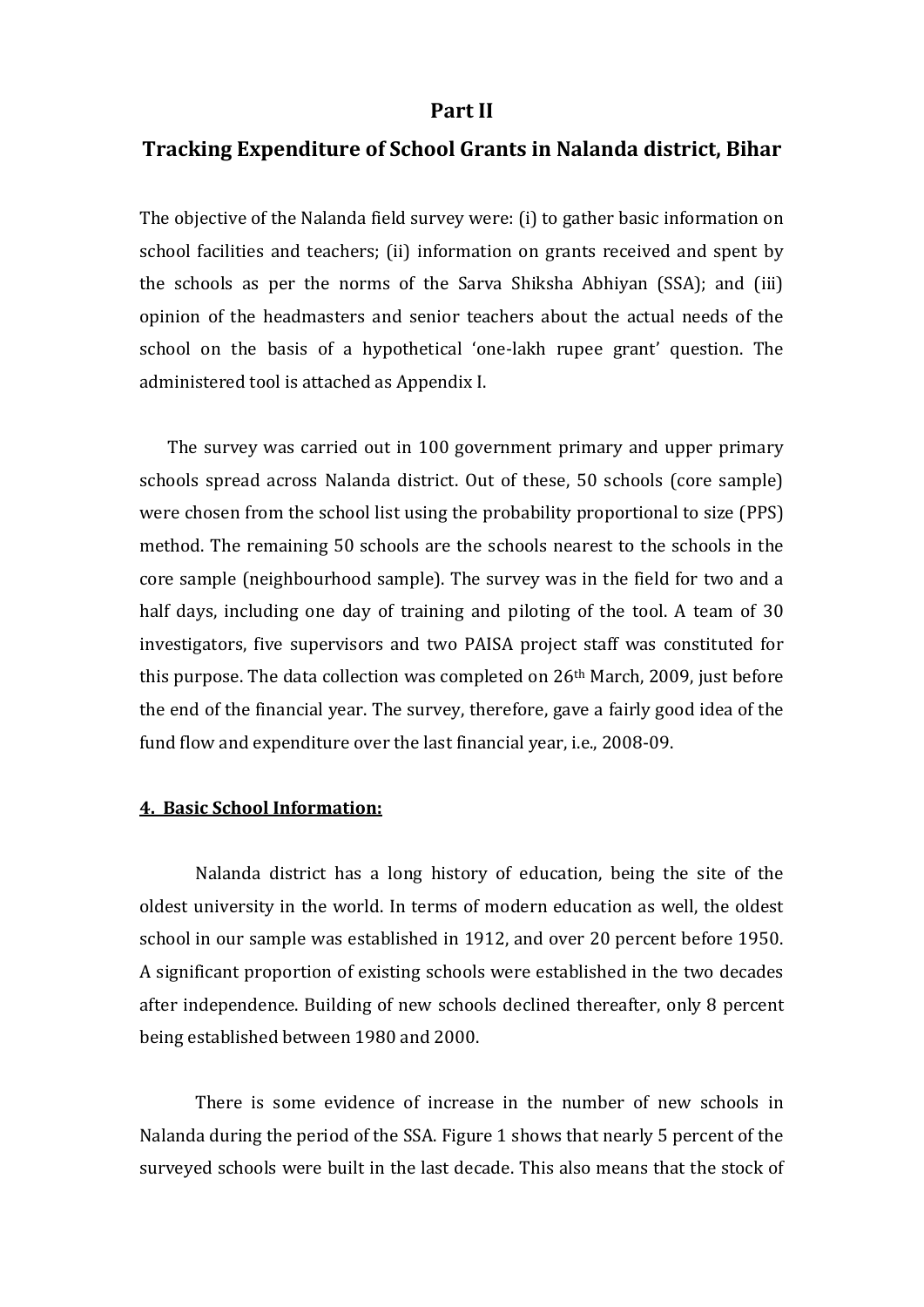school infrastructure is old, majority between 30 and 60 years. Upgradation and maintenance of school infrastructure therefore, has to be addressed as a longterm financing issue.



**Figure 4**

The primary objective of SSA was to ensure universal access and retention for children in the age group 6 - 14 by 2005. This target has been extended until 2010, and the current phase of SSA is scheduled to finish by 2012. To achieve the objective, SSA addressed two basic aspects: a) infrastructure (school buildings, classrooms, amenities like drinking water and toilets); and b) appointment and training of teachers.

The prescribed SSA norm for Pupil Teacher Ratio (PTR) is 40 for elementary schools. In our survey, however, the PTR above the prescribed norm in 90 percent of schools in Nalanda. Over 30 percent of surveyed schools have a PTR of over 100 (Figure 2). This is in spite of nearly 200,000 new teachers appointed over the last five years. At the same time, nearly 1.5 million out-of-school children have been enrolled, which implies that for every new teacher appointed, eight new students have been inducted into elementary schools. The empirical question is also whether the teacher allocation has been efficiently done, that is, whether schools with high PTRs have been provided the additional teachers.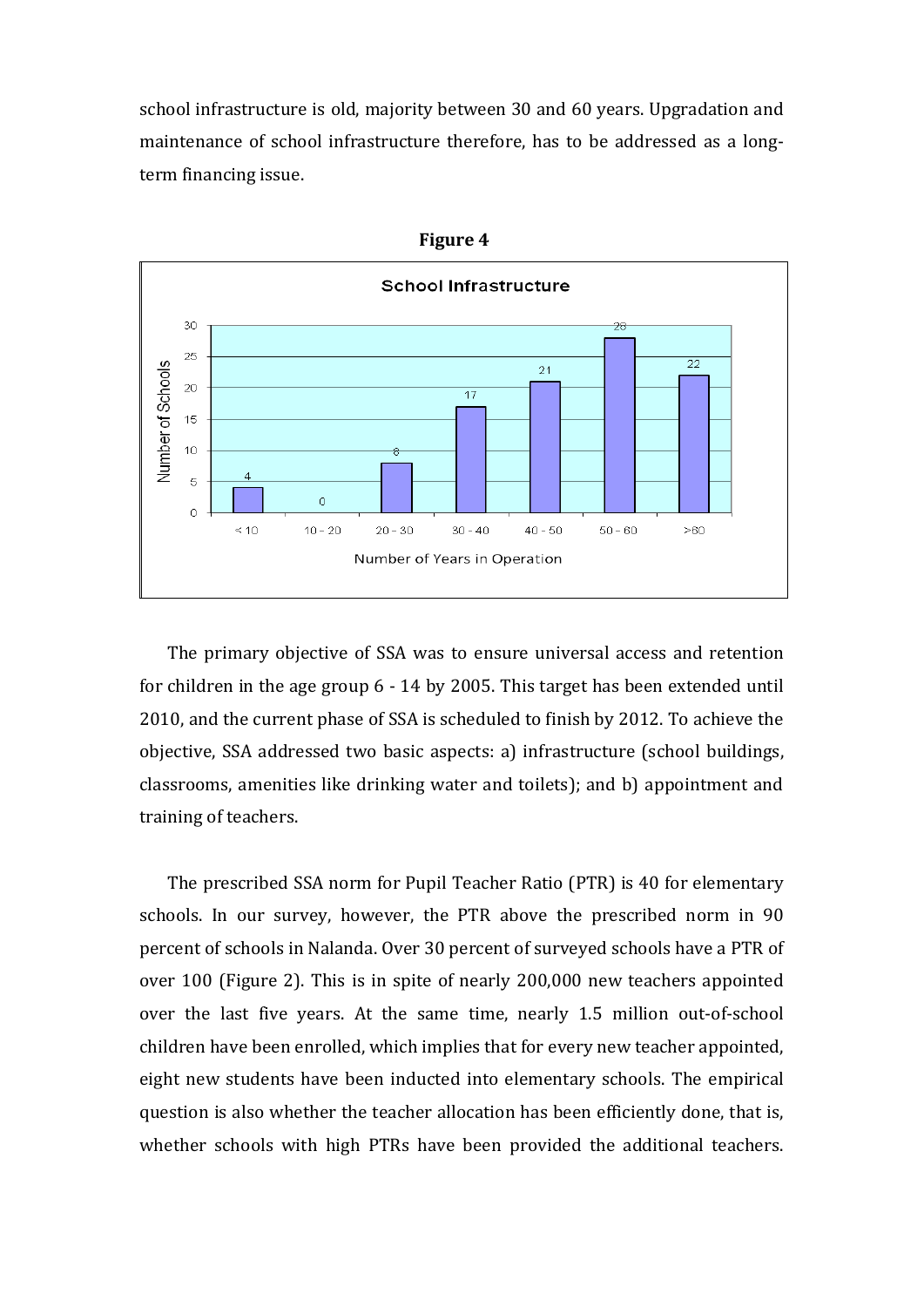There is some evidence that previous universal education initiatives such as Operation Blackboard suffered from misallocation of new teacher appointments.



**Figure 5**

## **5. Information on School Grants:**

The SSA guidelines stipulate the type and the amount of grants that are devolved to schools; Figure 3 provides the schematic diagram for all types of SSA grants. There is a distinction between primary and upper primary, and whether the school has three classrooms or more.

Therefore, if we consider that there are no single-teacher schools, the minimum amount of grants that will be transferred to a school is Rs. 11,000 per year. As per SSA norms, every school receives three grants - School Development Grant (SDG), School Maintenance Grant (SMG) and Teaching Learning Material Grant (TLM). The other three – classroom, repair and furniture – are essentially demand based, and will depend on whether they are sanctioned as part of the approved Annual Work Plan and Budget (AWP) for the district.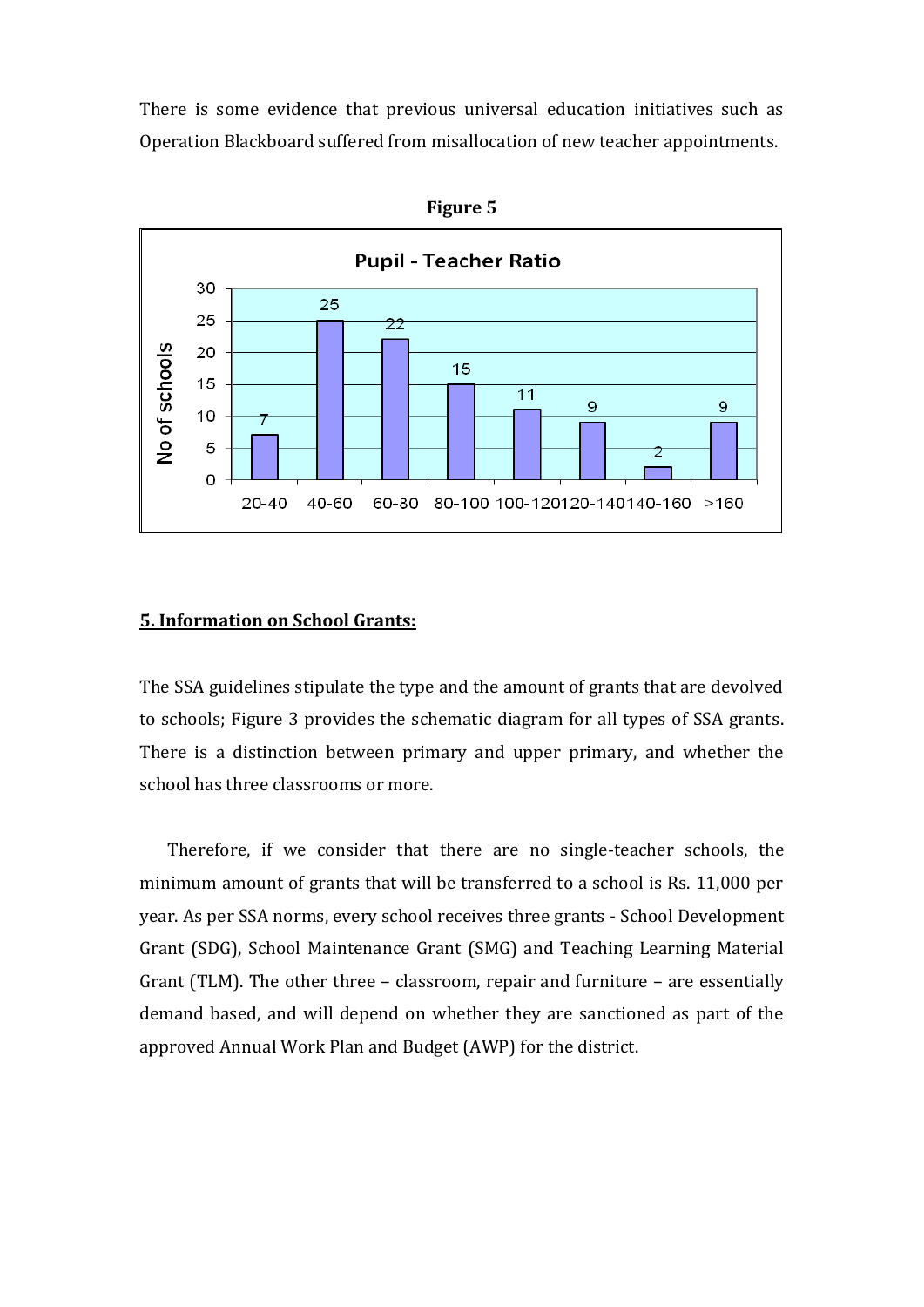

**Figure 6: Schematic Diagram of Different Grants as per SSA Norms**

As explained in Figure 2 above, SSA funds travel through several layers before reaching the final service delivery point – the school. Once the Annual Work Plan is approved by MHRD, the first instalment of the approved amount is released to the State Project Directorate, concurrently with the receipt of the State share. As per the financial guidelines of SSA, funds are transferred from the State Project Directorate office to the districts as per the approved district-level Annual Work Plan.

The District Project Coordinator then releases the funds to the Block Resource Centres under different activities specified under the annual work plan. At the last stage, the block coordination office of SSA releases funds to the school bank accounts maintained jointly by the Headmaster and the Chairman of the Vidyalaya Shiksha Samiti (VSS). This is to pay for civil works and the norm-based grants specified under SSA.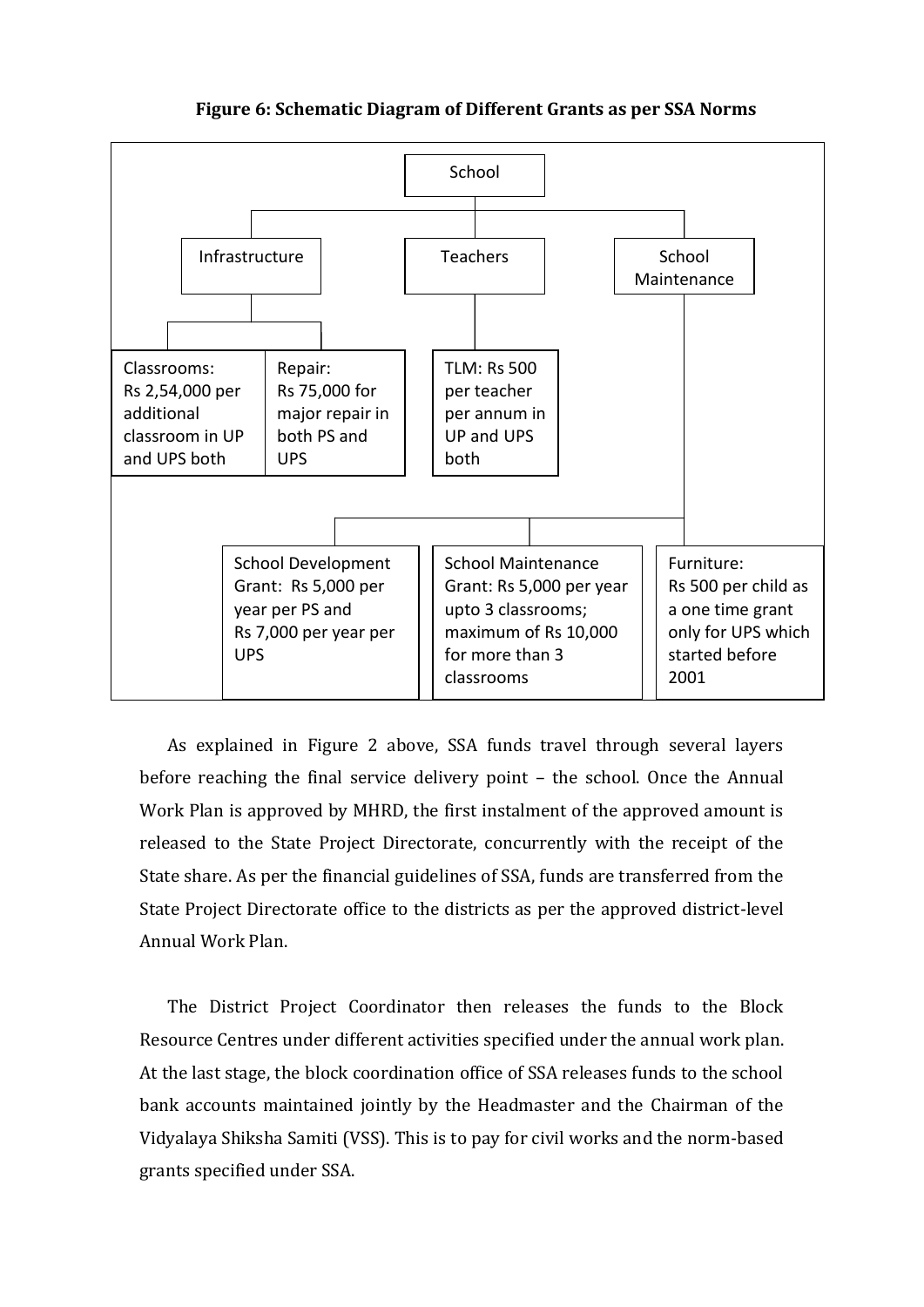In Nalanda district, the transfer of funds from district to block to schools is done through cheques issued by each competent authority. The timeline of release and disbursement for 2008-09 is given in the following calendar.



In our survey, the Headmasters were asked to mention the month when the funds for the SSA grants reached the school bank account. The earliest reported receipt of grants is in October, which fits into the timeline. Majority of schools, however, reported getting the grants between December and February. These are spent between January and March, as shown in Figure 7.

**Figure 7a. School Development Grant**

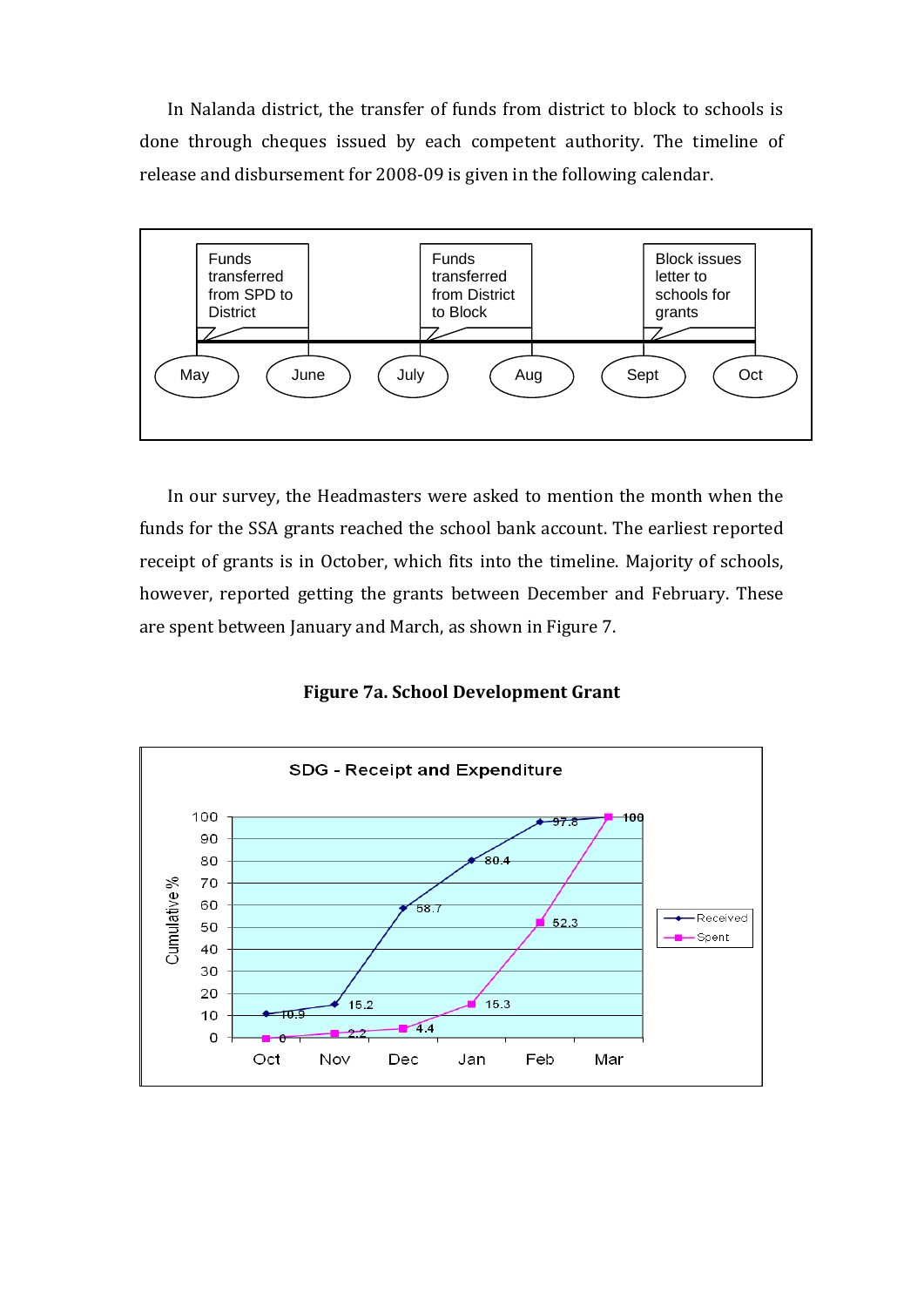



**Figure 7c. Teaching Learning Material** 



The SDG and SMG follow exactly the same pattern, the only difference is that the first reported expenditure for SMG in our sample is in December while that for SDG is in November. However, it seems that the TLM grant has a better expenditure pattern – while only 50% of the schools stated that they have spent the SDG and SMG by February, nearly 70% reported that they had spent the TLM by that time. This might be due to two reasons: (i) teachers are more aware of their entitlement (TLM) rather than the other two types of grants; (ii) stricter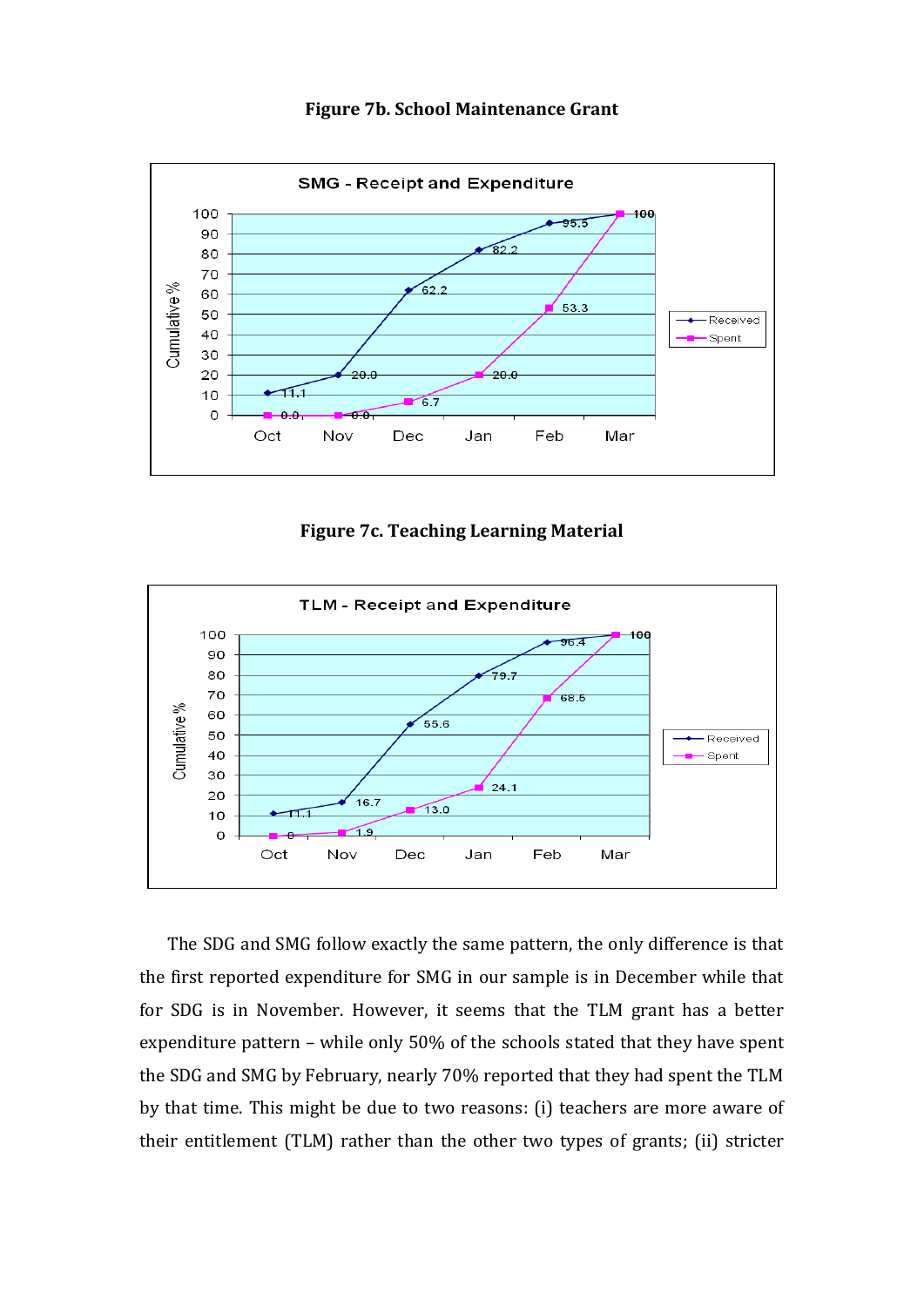expenditure norms for SDG and SMG, which need to be spent with the consent of the school management or village education committee as per SSA guidelines



**Figure 8: Summary of Grants Reported by Schools – by Type** 

Figure 8, however, shows that there is also a significant difference between the proportion of schools that report receiving the grants – TLM is the highest and SDG is the lowest. This is surprising since these three grants are available to all schools under SSA. However, the block and district administration can withhold the disbursal of the grants if the school and the VSS have not submitted the necessary documents showing utilization of the grants in the previous year.

There is no significant variation between the proportion of schools which have been able to spend the three grants at the time of the survey. Among reasons cited for not being able to spend the grants, 'lack of time' was the most common, followed by 'administrative/VSS' problems' and 'difficulty in withdrawing grant money from bank accounts' (Figure 9)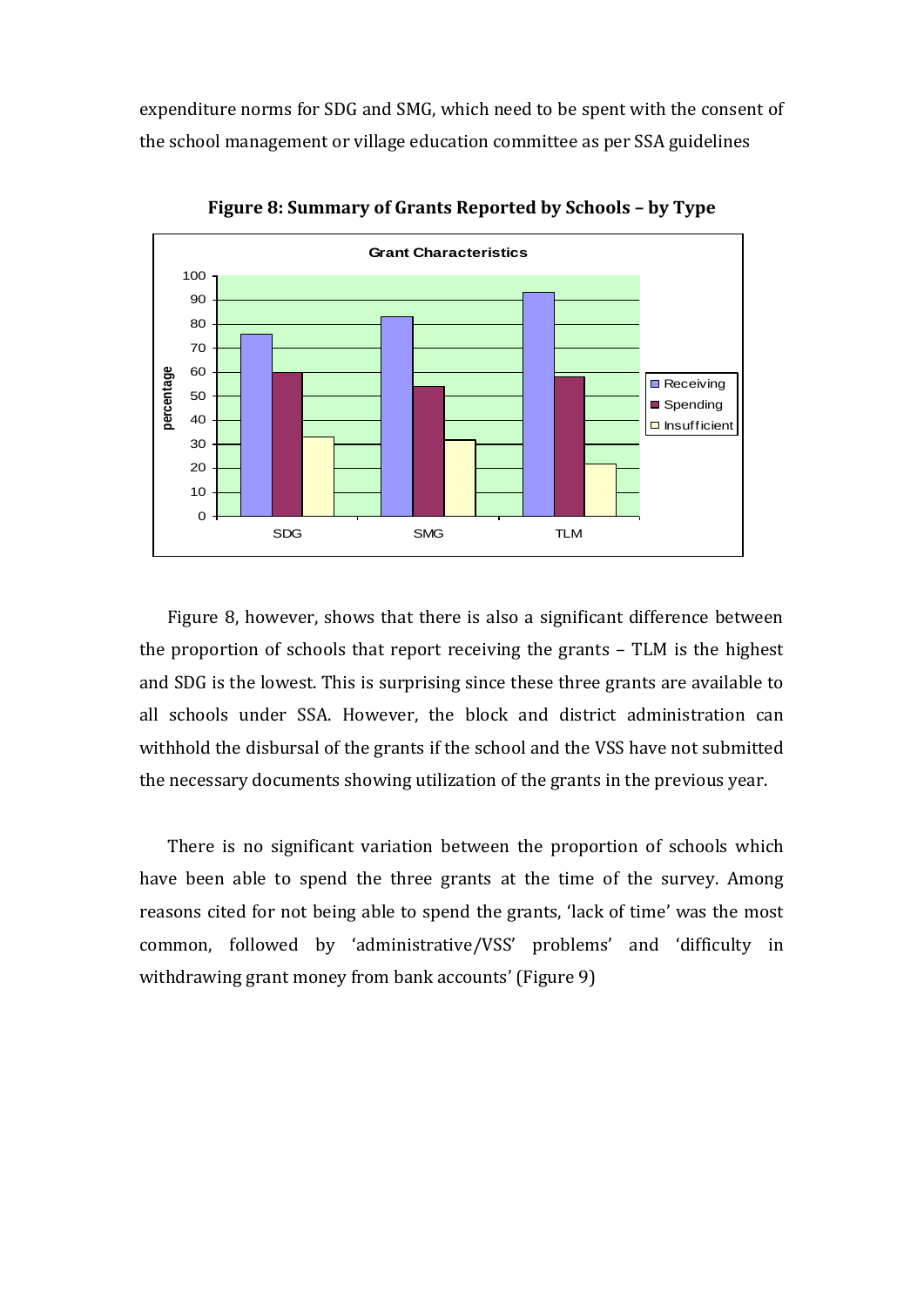**Figure 9**



### **5. Untied Grants – Analysis of Responses to the "One-Lakh" Question**

The normative grants provided to schools under SSA falls in the category of 'tied' grants, i.e., grants which have to be used for a specific purpose. For example, TLM grants have to be used for teaching aids in class, SDG is provided specifically to procure items such as chalk, duster, blackboards and other articles used in the classrooms, while SMG is to undertake painting of school buildings and other small maintenance work in the school compound. This leaves very little scope for spending on items such as story books, furniture, recreational activities etc.

The problem with norm-based 'tied grants' is precisely the fact that schools are constrained to provide inputs specified in the guidelines, while the requirement may be very different. Since the same norms apply to all states and districts in the country, the assumption that all schools need the same inputs for better infrastructure and quality of education is often not applicable. Moreover, the SSA norms for school grants are not fixed on per-child basis – thereby putting schools with high enrolment at a disadvantage. We have provided evidence of this in Annex – I comparing two schools in the same neighbourhood.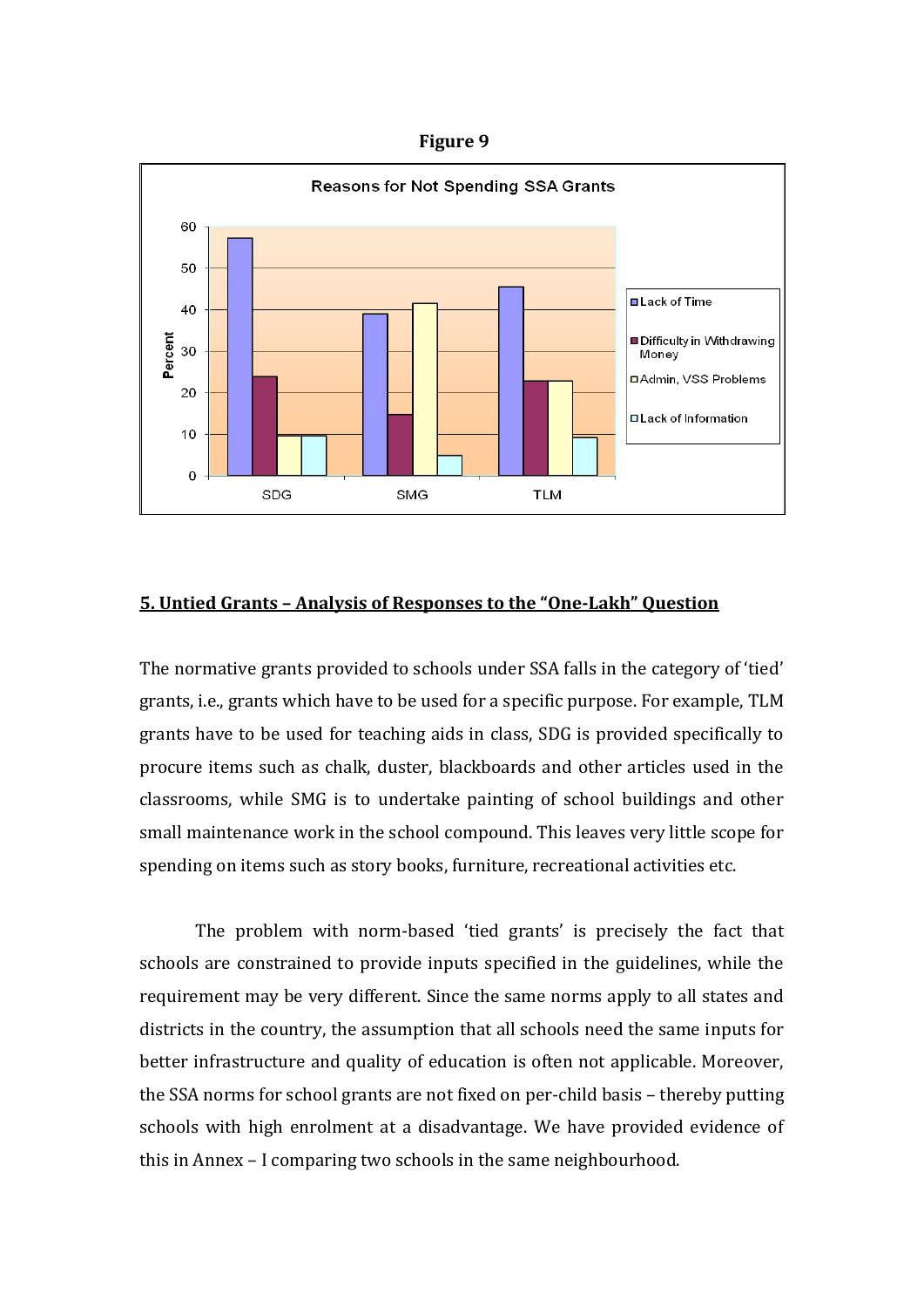The 'one-lakh' question was included in the survey to ascertain the actual and perceived needs in the elementary education system in Nalanda. Headmasters and senior teachers were asked about the problems faced by the school. They were then given a hypothetical situation where the school gets a grant of one-lakh rupees.

Investigators were asked to probe the question and get a combination of two or more categories. Each item of expenditure had to be backed by unit cost calculation. For example, if schools asked for furniture, cost of each desk, chair or bench had to be clearly stated. This question was asked to ascertain the real need of the school vis-à-vis the SSA grants

The investigators were trained to probe the question further, indicate the problems in the school and try to elicit responses that were plausible. The respondents had to keep their calculations within the stipulated amount – no extra concessions were given. Each monetary entry had to be backed by unit cost calculation – for example, if Rs.50,000 was asked for furniture, then the respondent had to estimate the per-child or per-classroom cost.

The investigators were asked to provide alternative choices so that a mix of needs could be reflected in the responses. Only three out of 100 schools provided singleton answers – that is, they wanted to spend the whole amount on only one of the choices provided.

Maximum responses were obtained for furniture, girls toilet, teachers and computers. Interestingly, none of the schools in our sample reported receiving the furniture grant as part of the norms stipulated by the SSA.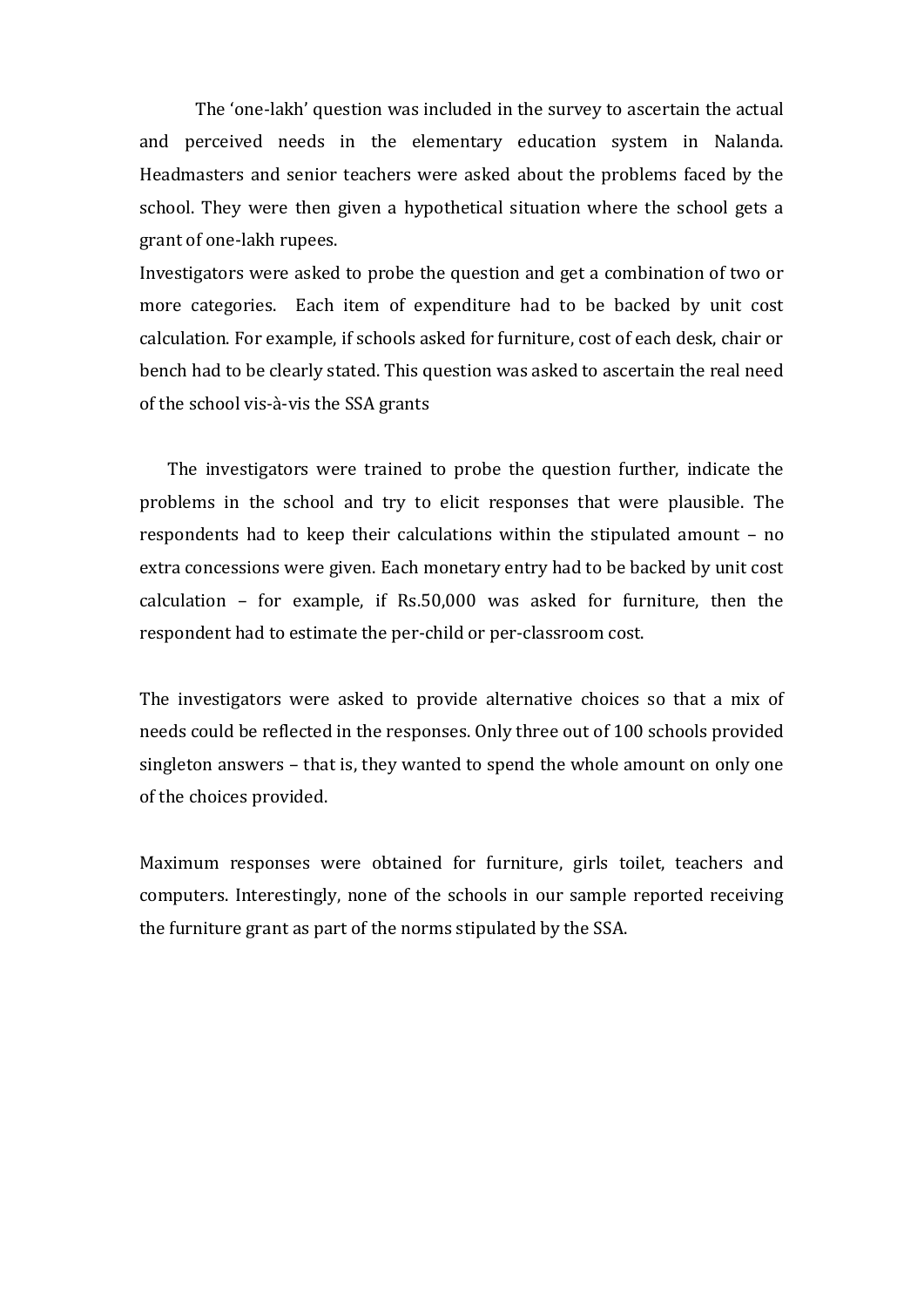

# **Figure 10: Categories of Expenditure for One-Lakh Rupees**

Note: Column numbers denote the number of schools reporting each category of expenditure; most schools reported more than one category



# **Figure 11: Summary of Monetary Expenditure for One-lakh Grant**